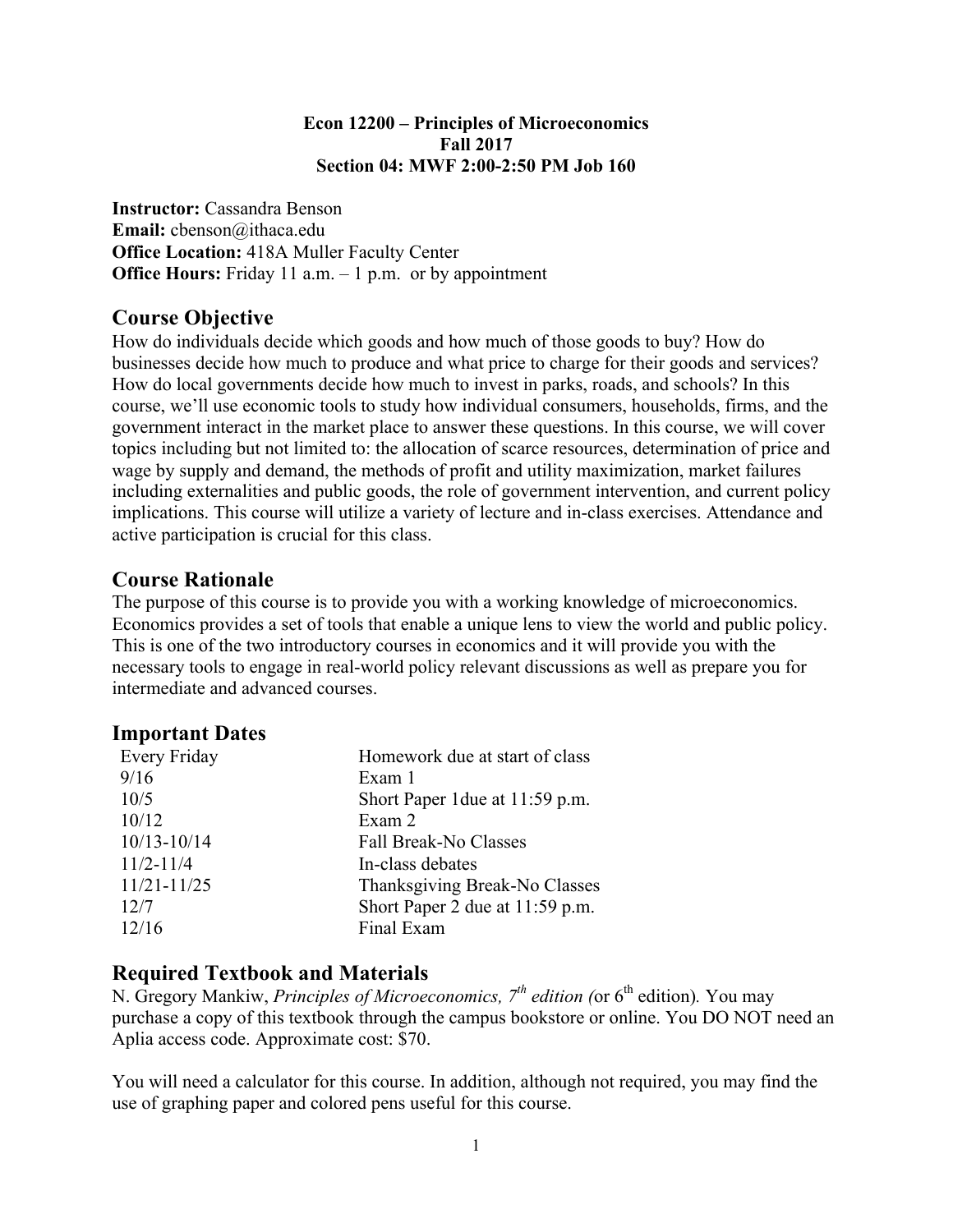## **Learning Outcomes**

At the end of this course you will be able to:

|   | Learning Outcome                                                                                                                                                                                       | Assessment                            |
|---|--------------------------------------------------------------------------------------------------------------------------------------------------------------------------------------------------------|---------------------------------------|
| 1 | Define a market and explain how markets work                                                                                                                                                           | Homework, Exam 1                      |
| 2 | Explain the difference between a shift in demand or supply<br>and a movement along the demand or supply curve.                                                                                         | Homework, Exam 1                      |
| 3 | Analyze the price and quantity effects from shifts in supply<br>and demand                                                                                                                             | Homework, Exam 1,<br>Paper Response 1 |
| 4 | Compare welfare effects from various market changes to<br>evaluate the efficiency of markets                                                                                                           | Homework, Exam 2                      |
| 5 | Recognize the reasons for market failure and advocate<br>strategies of appropriate government intervention                                                                                             | Homework, In-Class<br>Debates         |
| 6 | Differentiate between various market structures including:<br>monopoly, monopolistic competition, and perfect<br>competition to explain the short-run and long-run<br>implications of these structures | Homework, Exam 3,<br>Paper Response 2 |
| 7 | Apply theoretical models of supply and demand, taxes,<br>price controls, and trade to evaluate current public policy                                                                                   | Homework, Exam 2<br>In-Class Debates  |

## **Course Assessments and Weights**

| Exam 1                    | 15% |
|---------------------------|-----|
| Exam 2                    | 15% |
| Final Exam                | 20% |
| In class debate           | 15% |
| Short response papers (2) | 10% |
| Weekly homework           | 15% |
| Participation             | 10% |

Exams

All exams are closed book, closed notes, closed neighbor. Exams may include the following types of questions: multiple choice, short answer, and computational responses. Exams are designed for you to apply the tools covered in class. Exams will require you to apply economic models to specific examples in order to evaluate your understanding of the topics. Development of your ability to apply theory to new problems is a skill necessary for today's workforce. Weekly homework assignments and in-class problems will prepare you for your exam questions.

Make-up exams are only permitted if there is a valid excuse and documentation for missing the exam day. If you have a known conflict with an exam date, contact me as soon as possible.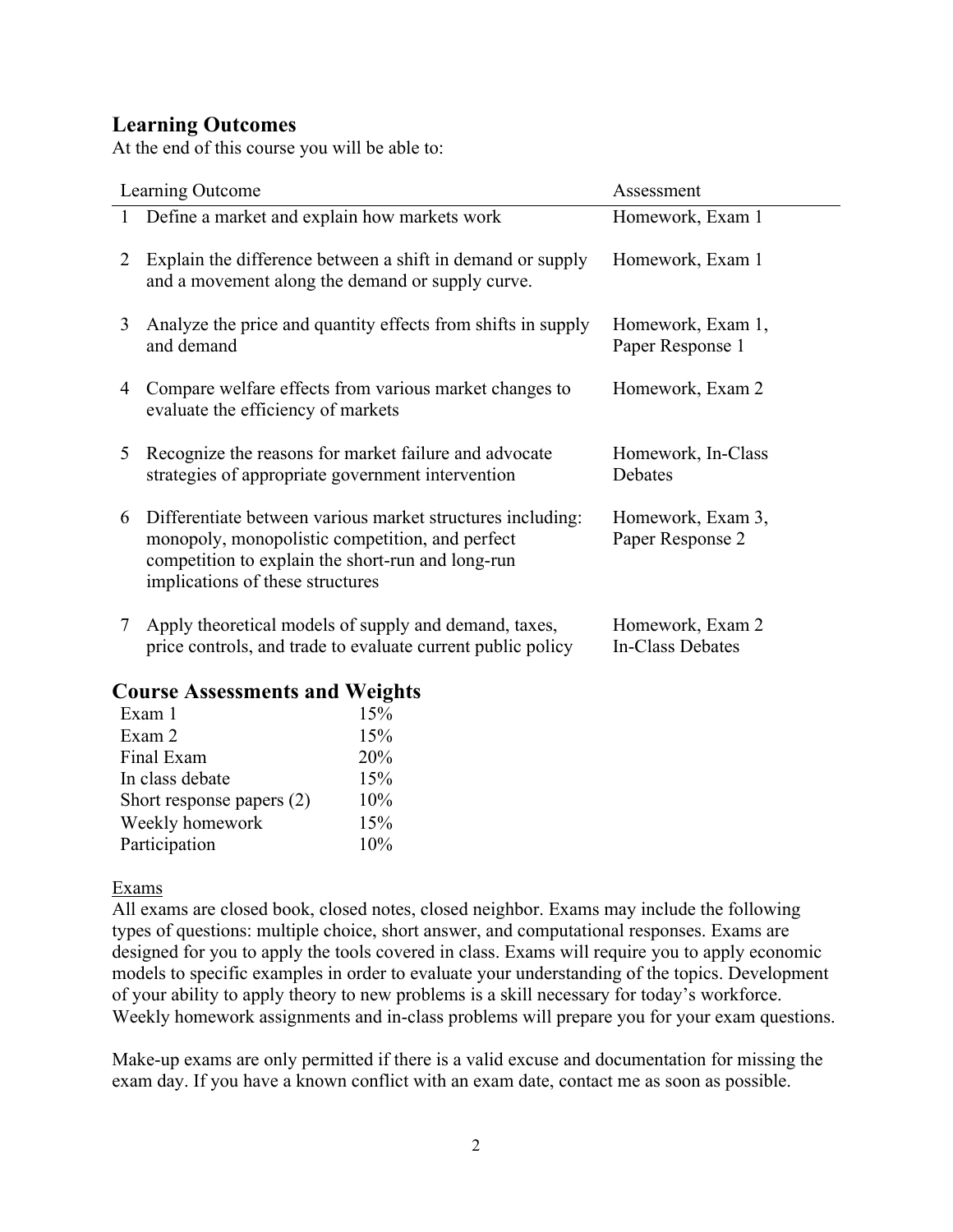#### In-Class Debate

You will be required to participate in one in-class group debate at the end of the semester. You will be assigned to a group of three students. Your job is to make an economic argument in support of opposition to a current public policy. You will be evaluated based on your preparation and execution during the debate. More details will be provided closer to the date of debates. The in-class debate will develop your research skills, application of theory, and communication skills.

#### Short Response Papers

You will be required to write two-2 page short essays about a current economic issue related to an article I will provide. Your job is to, in two pages double-spaced with 12 pt. font, expose the article's main question and how the author defends it, as well as provide counterarguments to the author's main point. Each paper will require you to apply a relevant economic model to the analysis. You may be required to collect and analyze data. Short response papers will be motived by topics relevant to the theories discussed throughout the course. These short response papers are designed to develop your written communication skills.

Short response papers are due by 11:59 p.m. on the assigned date. Short responses should be submitted via Sakai. Late papers will not be accepted.

#### Weekly Homework

There will be weekly practice problem sets due at the beginning of class each Friday. These problems are designed to get you to practice your problem solving skills and apply the tools learned in class. These homework sets will provide you with the first application of your newly learned economic theories. They will provide the foundation for the exams, in-class debates, and short response papers. These homework assignments will also be used to self assess your understanding of the material prior to exams. Practice problem sets are graded for effort on a check-plus system. You are encouraged to use your textbook and notes on practice problems. You may work in groups, but you must submit your own homework solution. My solutions to each problem set will be posted to the Sakai course webpage each week.

#### Participation

You are required to participate in all in-class activities for full participation credit. You may be asked to explain your homework solutions on the board. You are allowed to miss 2 class sessions for unexcused reasons. If you miss more than two class sessions without a valid excuse you will lose 10% of your participation grade per unexcused absence. Participation is necessary to ensure your continued success in the course. Through active engagement with the class you will learn how to apply the theories and models to new problems.

### **Grade Distribution**

| A   | $90 - 100$ |
|-----|------------|
| B   | 80-89.9    |
| C   | 70-79.9    |
| D   | 60-699     |
| NC. | < 60       |

I will assign "+" and "-" letter grades within each range.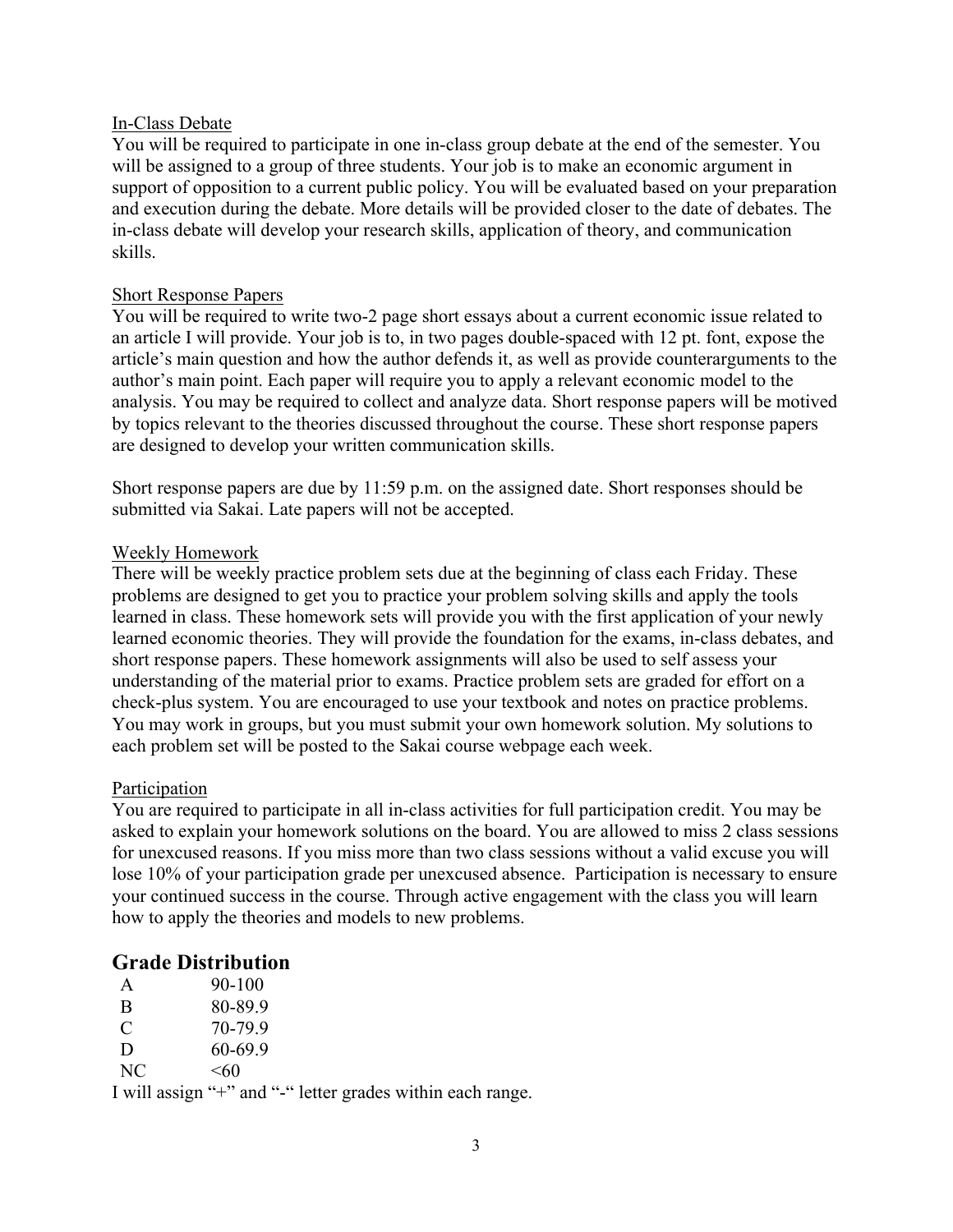# **Getting Help**

### Academic Support

Note that I have open office hours TBD. If these hours conflict with your schedule, don't hesitate to get in touch to set up an appointment. The best way to contact me is via email: cbenson@ithaca.edu

If you need additional support throughout the course, please get in touch with IC's tutoring services: http://www.ithaca.edu/tutoring/

## Mental Health

The semester can be stressful at times. Please remember to take care of yourself; don't forget to eat, exercise, and relax. If you believe you need additional support, please make an appointment with the Center for Counseling and Psychological Services (CAPS) at 607-274-3136.

## Extenuating Circumstances

If you find that you have a conflict with completing an assignment, paper, or attending an exam you must notify me as soon as possible. I do not allow make-ups or late assignments. In extreme circumstances, and on a case-by-case basis, this may be waived. Proactively contacting me about your circumstances will increase the likelihood that you may be eligible for an extension or make-up.

## Extra Credit

You can earn up to 2% of your final grade in extra credit by attending weekly office hours (see office hour times above). Each week that you attend office hours will earn you two-tenths of a percent (0.2%) in extra credit up to a cap of 2% of your final grade. To get the full 2% you will need to attend 10 weeks of office hours. There are no other opportunities for extra credit in this course.

# **Academic Dishonesty**

Every assignment and exam requires you to abide to the Student Conduct Code of Ithaca College. If you have not already done so, please read the standards of academic conduct available at: http://www.ithaca.edu/hs/depts/theatre/handbook/academics/honesty/

The penalty for academic dishonesty in this course is a grade of NC for the assignment.

# **Accommodations for Disability**

In accordance with Section 504 of the Rehabilitation Act of 1973 and the Americans with Disabilities Act, reasonable accommodations will be provided to qualified students with documented disabilities. Students seeking accommodations must register with Student Accessibility Services (SAS) and provide appropriate documentation to SAS before any accommodations can be provided. Please note that accommodations are not retroactive so timely contact with SAS is encouraged.

If you have not already done so, you will need to register with and get appropriate paperwork from Student Accessibility Services: (607)-274-1005.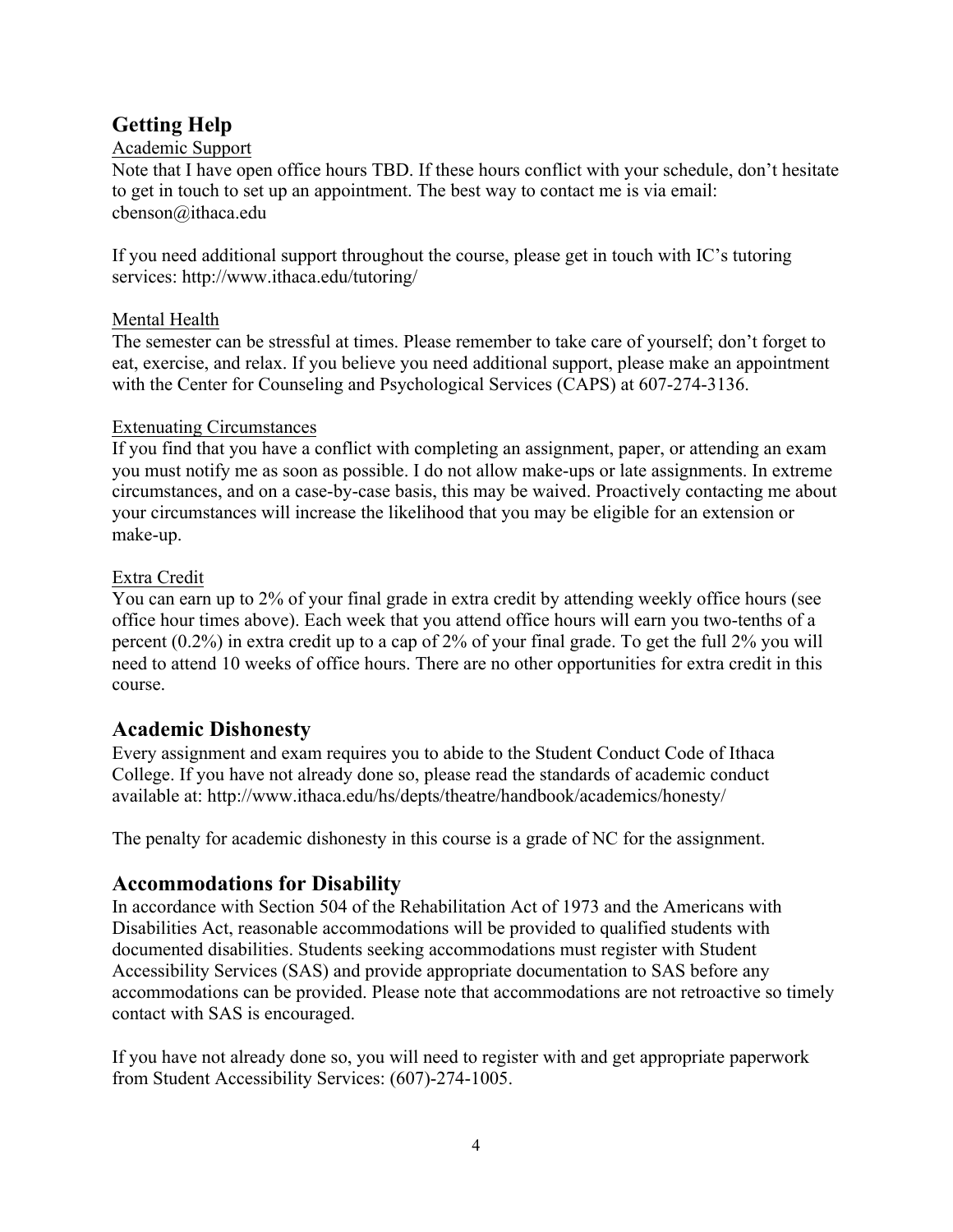# **Tentative Course Schedule**

This schedule is meant as a general outline of the course. It may be altered based on the pace of the course, additional topics, and the specific interests of the class.

| Week           | Day       | Date     | Topic                                                   | Reading/Assignment                           |
|----------------|-----------|----------|---------------------------------------------------------|----------------------------------------------|
| 1              | W         | 8/24     | Introduction to Microeconomics, review syllabus         | None                                         |
|                | F         | 8/26     | Math review, introduction to thinking like an economist | Chapters 1, 2                                |
|                | M         | 8/29     | Gains from Trade                                        | Chapter 3                                    |
| $\overline{2}$ | W         | 8/31     | Intro to demand                                         | Chapter 4                                    |
|                | F         | 9/2      | Intro to supply                                         | Chapter 4                                    |
|                | M         | 9/5      | No Class-Labor Day                                      |                                              |
| 3              | W         | 9/7      | Equilibrium                                             | Chapter 4                                    |
|                | F         | 9/9      | Equilibrium                                             | Chapter 4                                    |
|                | М         | 9/12     | Algebra of supply and demand                            | Chapter 4                                    |
| $\overline{4}$ | W         | 9/14     | Review for Exam 1                                       |                                              |
|                | F         | 9/16     | Exam 1                                                  |                                              |
|                | M         | 9/19     | Elasticity of demand and supply                         | Chapter 5                                    |
| 5              | W         | 9/21     | Consumer surplus                                        | Chapter 7                                    |
|                | ${\rm F}$ | 9/23     | Producer surplus                                        | Chapter 7                                    |
|                | М         | 9/26     | Price ceilings and price floors                         | Chapter 6                                    |
| 6              | W         | 9/28     | Taxes                                                   | Chapter 6                                    |
|                | F         | 9/30     | Taxes and deadweight loss                               | Chapter 8                                    |
|                | M         | 10/3     | Taxes and deadweight loss                               | Chapter 8                                    |
| 7              | W         | 10/5     | International trade                                     | Chapter $\overline{9,}$<br>Short paper 1 due |
|                | F         | 10/7     | Trade tariffs                                           | Chapter 9                                    |
|                | M         | 10/10    | Review for Exam 2                                       |                                              |
| 8              | W         | 10/12    | Exam 2                                                  |                                              |
|                | ${\bf F}$ | 10/14    | <b>No class-Fall Break</b>                              |                                              |
|                | M         | 10/17    | Externalities                                           | Chapter 10                                   |
| 9              | W         | 10/19    | Externalities                                           | Chapter 10                                   |
|                | F         | 10/21    | <b>Public Goods</b>                                     | Chapter 11                                   |
|                | M         | 10/24    | <b>Public Goods</b>                                     | Chapter 11                                   |
| 10             | W         | $10/26$  | Common Resources                                        | Chapter 11                                   |
|                | F         | 10/28    | In-Class Debates                                        |                                              |
|                | M         | 10/31    | In-Class Debates                                        |                                              |
| 11             | W         | $11/2$   | Cost Curves                                             | Chapter 13                                   |
|                | F         | 11/4     | Cost curves                                             | Chapter 13                                   |
|                | M         | $11/7\,$ | Cost curves                                             | Chapter 13                                   |
| 12             | W         | 11/9     | Perfect competition                                     | Chapter 14                                   |

The course schedule can also be found on Sakai and will be updated on a regular basis.